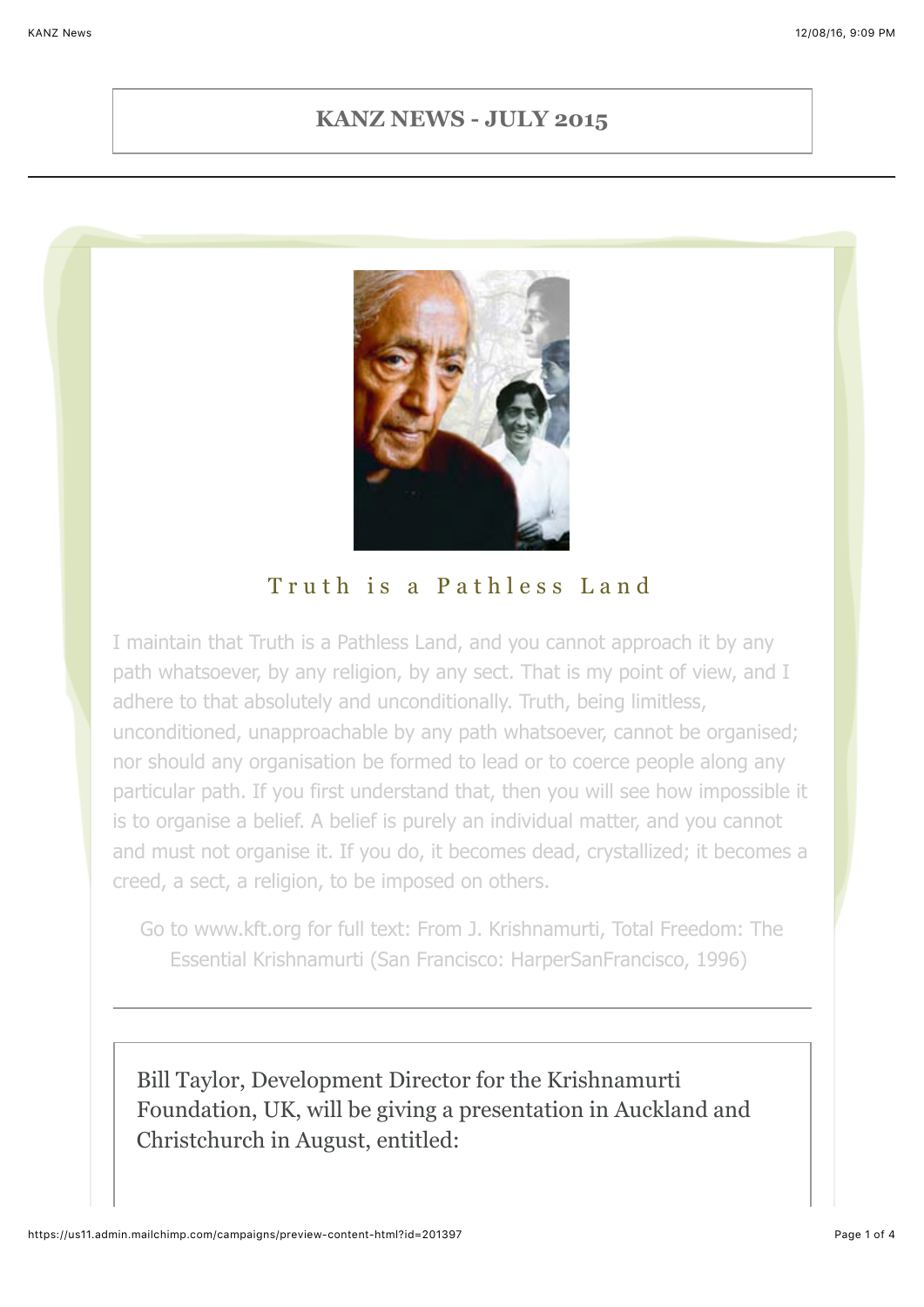#### **J. Krishnamurti - His Life and Legacy**

If you would like to come to this event please e-mail Secretary at kanzadmin@gmail.com to let us know you are attending

#### **AUCKLAND**

2nd August 2pm - 4pm

Sunnynook Community Centre 148 Sycamore Drive Sunnynook North Shore

021 611 923 / 021 173 5945

#### **CHRISTCHURCH**

9th August 2pm - 4pm

Nova Montessori School 53 Owles Terrace New Brighton

03 312 1470 / 027 683 8831



### **Knocking at the Open Door: My Years with J. Krishnamurti**

This is an insightful, revelatory and heartfelt narrative that bring out various unknown facets of the 'world teacher'– J. Krishnamurti – and highlights his distinctive vision for education worldwide…

This volume presents an eyewitness account of the practical and everyday relations of Mark Lee with Krishnamurti (1895–1986) who was a prolific author as well as a renowned and respected educator, and speaker. Such relations reveal warmth and closeness, leading to a deep understanding of some of the unexplained mysteries surrounding the man and his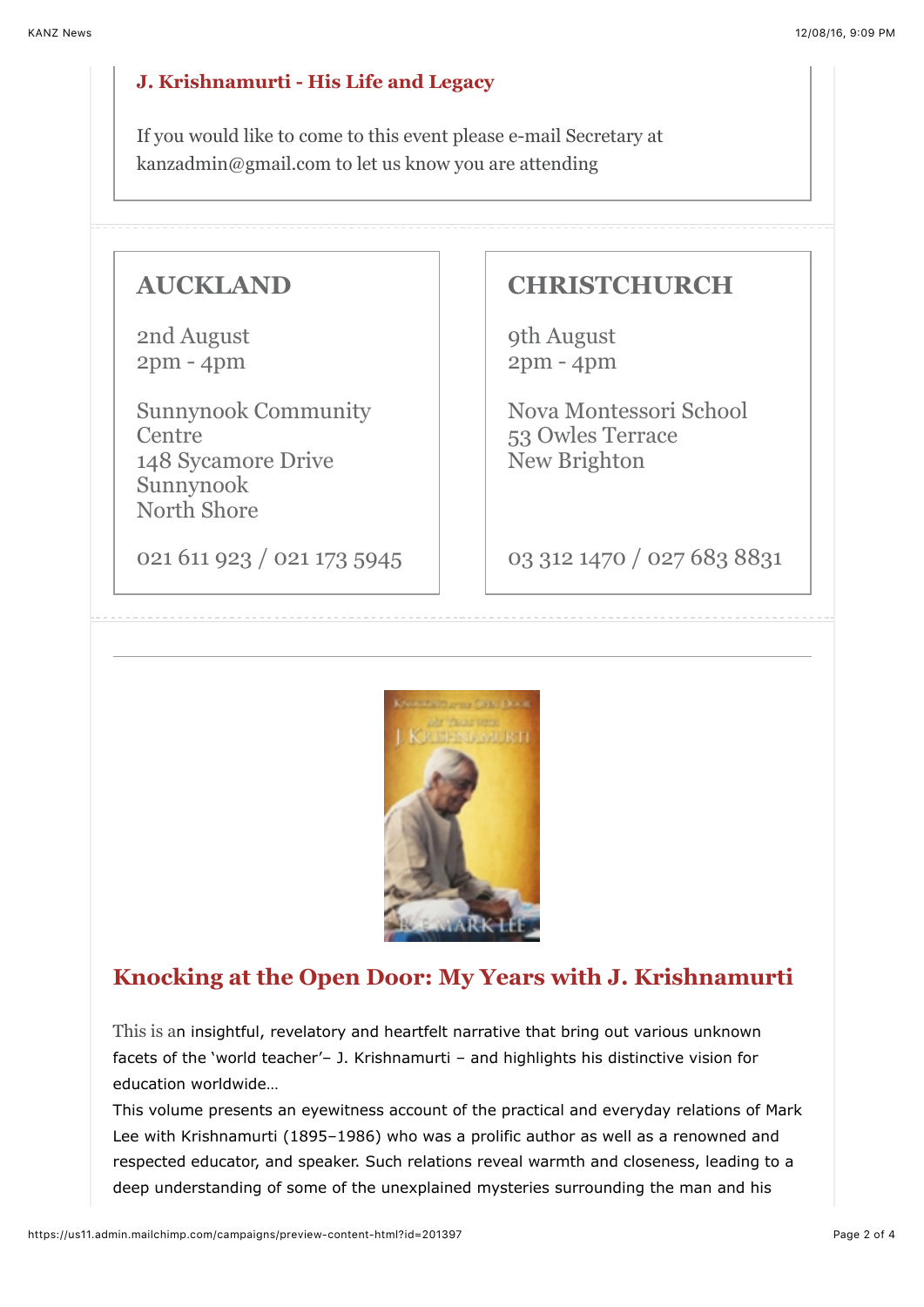#### teachings.

Mark Lee was first introduced to Krishnamurti's teachings as a teenager in 1955 and to Krishnamurti himself in 1965. For the next 45 years he worked in the Krishnamurti foundations as teacher, principal, director, and trustee in succession. It was Krishnamurti's compelling and engaging admonition to 'be a light unto yourself' that kept Lee associated with the work of the foundations  $-$  a serious challenge  $-$  that called for inner discipline, austerity in thinking and living, and rigorous self-awareness. Krishnamurti was associated with several schools in India, England, and the USA from the late 1920s onwards. Five nonprofit foundations were established by him and continue to preserve and disseminate his teachings globally.

For students of Krishnamurti's teachings, Lee's experiences can serve an informative and useful source of further learning and education.

Publisher -Hay House India Author/Editor -Mark Lee 288 pp - Paper

**This book can be ordered online from: www.krishnamurtibookstore.com**

## **INTERNATIONAL COMMITTEES MEETINGS Brockwood Park 3rd to 5th July**

Representatives from twenty countries will be meeting at Brockwood Park in the UK over three days to share experience and explore Krishnamurti's teachings.

The agenda for the meetings and country reports can be [downloaded here](https://gallery.mailchimp.com/bf029bf7e2c8fc77ef022e92c/files/International_Committees_Meeting_2015.pdf). (1.3mb pdf file). The country reports provide an interesting overview of Krishnamurti related activity around the world.

# Krishnamurti Association in New Zealand

www.kanz.org.nz

e-mail: kanzadmin@gmail.com